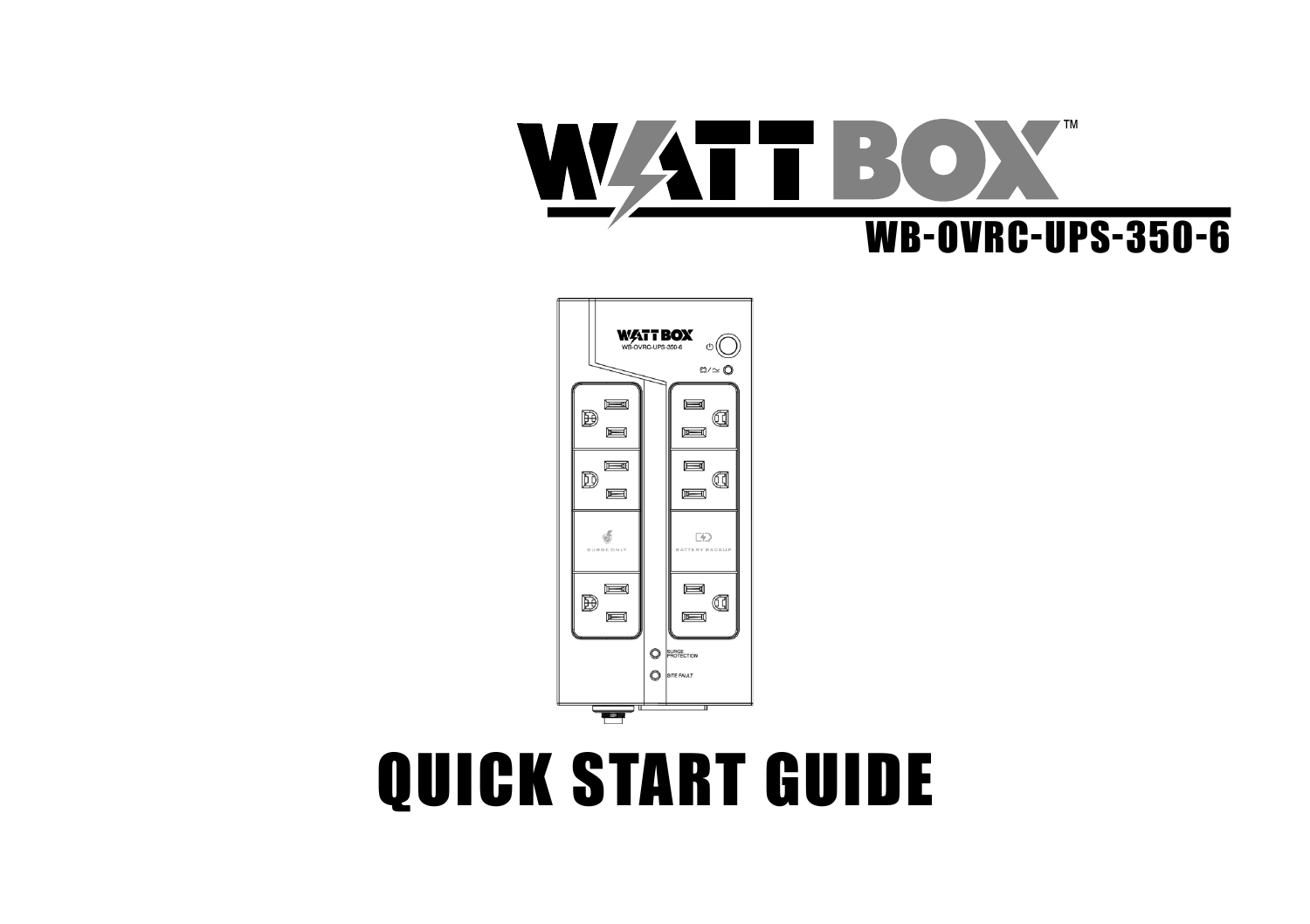# BOX CONTENTS

- WattBox UPS
- IEC power cord
- $4 \times$  rubber feet

# FRONT PANEL

- 
- A. AC Power Switch. A short press of less than 1 second turns **on** the battery backup outlets (item D).
	- When battery backup is on and the alarm is sounding, a short press (less than 1 second) mutes the alarm sound until the next AC power loss.
	- A long press of at least 3 seconds turns **off** power to the outlets with battery backup (the surge-only outlets remain powered).
- B. Power Indicator LED: Tracks incoming power. See "LED Indicators" on page 6 for details.
- C. Outlets: These are surge only, and have no battery backup.
- D. Outlets with Battery Backup.
- E. Surge Protection Indicator LED: Tracks the status of surge protection. See "LED Indicators" on page 6.
- F. Site Fault Indicator LED: This shows red when the system is not grounded. See "LED Indicators" on page 6.

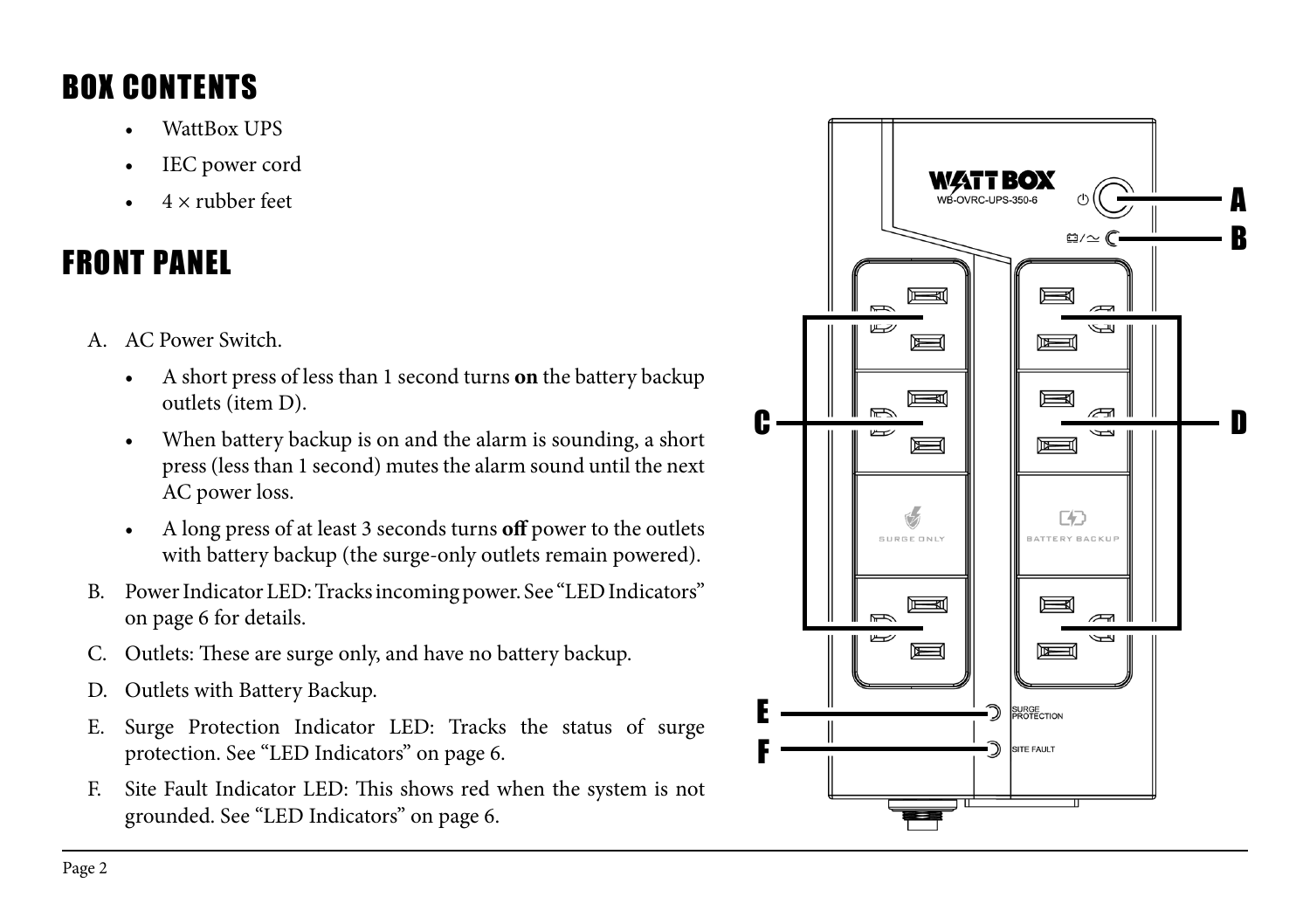# REAR PANEL

G. Feet.

H. Mounting Keyholes.

# SIDE PANEL

- I. Power Inlet: Detachable power cord outlet for 3 prong IEC power cord.
- J. Circuit Breaker Reset Button: Press this button to restart the WattBox after an overcurrent condition causes it to shut down to protect your gear.
- K. UPS Link: For connection to an OvrC-enabled Wattbox power conditioner.



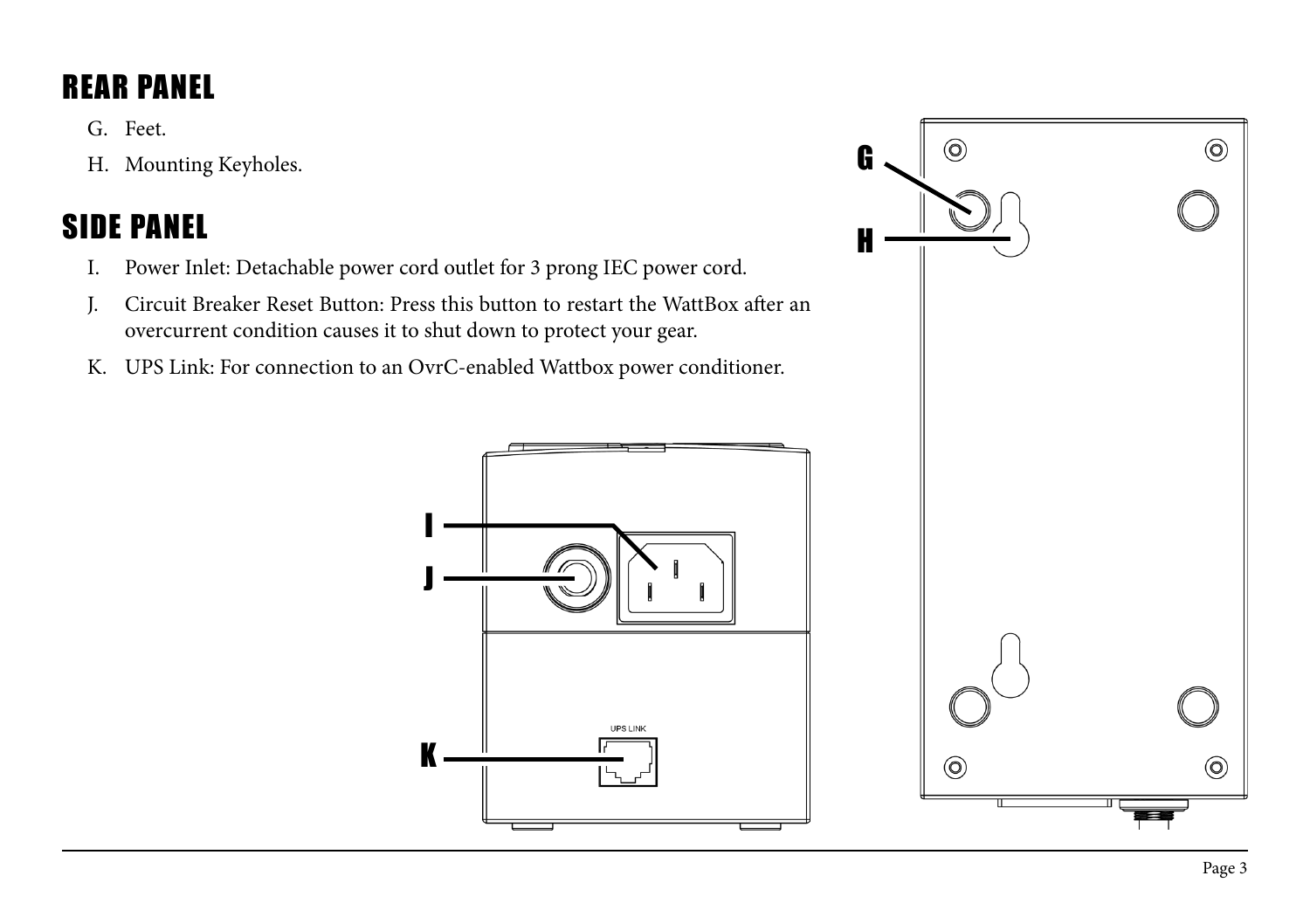# INSTALLATION

The 350VA UPS is designed to sit on a desk or floor, or be installed in a structured wiring can.

The slots on the back that can also be used to mount it vertically on a wall. Drill two holes, 12cm apart and aligned on a stud in the wall.

### **Connections and setup**

This UPS is OvrC enabled. To unlock the UPS features in OvrC, you must connect it to an IP-enabled WattBox power conditioner (e.g. WB-800 series) as shown.

Plug an Ethernet patch cable between the IP WattBox UPS Link and the UPS link of the UPS (page 3, item K). **Caution:** The UPS link must be connected **before** applying power to the IP-enabled WattBox power conditioner.

Plug in the IEC power cord (page 3, item I).

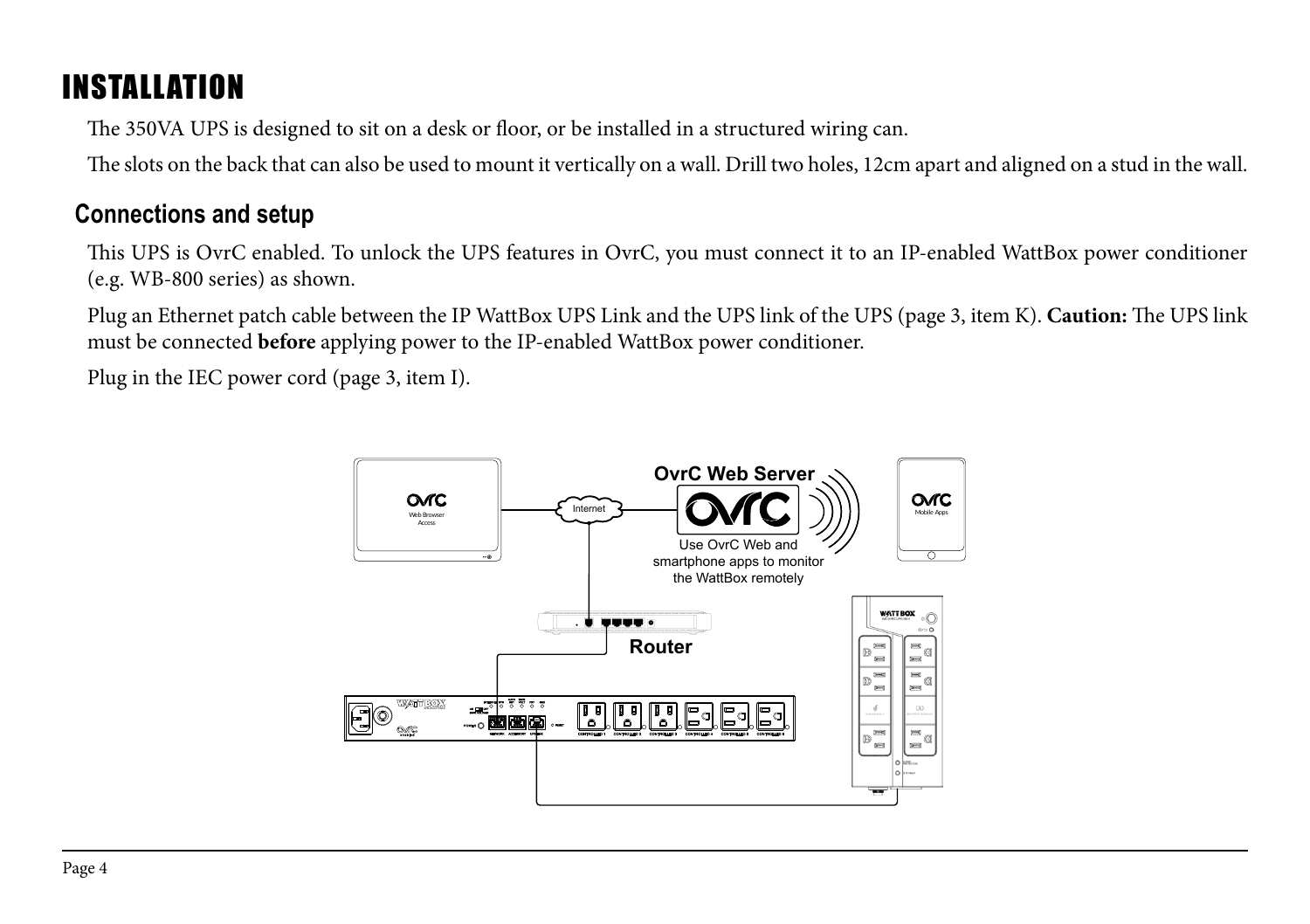# CLAIMING THE WATTBOX ON OVRC

When connected to an IP-enabled WattBox power conditioner, this unit adds additional features to the power conditioner. For example, the power conditioner can show battery health and allow for load shedding (when in battery mode). If you are not familiar with OvrC, visit OvrC.com. To find training for OvrC, log in to SnapAV.com, click on the **Training** tab, and then launch Snap University.

## **Finishing Setup with OvrC**

1. Ensure the UPS is connected to an IP-enabled WattBox power conditioner via the UPS Link.

2. Log in to your OvrC account and view the IP-enabled WattBox power conditioner to see the added features that the UPS provides.

You can now complete setup through OvrC.

# LED INDICATORS

The bank of LED indicator lights give you key information about the health of your system.

| AC Mode<br>Battery<br>Backup | Оff                                  | Battery backup outlets are turned off.                                                                                        |  |
|------------------------------|--------------------------------------|-------------------------------------------------------------------------------------------------------------------------------|--|
|                              | Green (Solid)                        | Unit is operating from AC power.                                                                                              |  |
|                              | Green (Flashing<br>every 10 seconds) | Unit is operating from battery power.                                                                                         |  |
|                              | Green (Flashing<br>every second)     | Unit is operating from battery power, and the battery is low.                                                                 |  |
| Surge<br>Protected           | Green                                | The unit has power and all outlets are surge protected.                                                                       |  |
|                              | $\overline{Off}$                     | The unit does not have AC power applied, or the MOVs have been consumed during a surge event<br>and disconnected the outlets. |  |
| Site Fault                   | $\Omega$                             | Incoming AC outlet is grounded.                                                                                               |  |
|                              | Red                                  | Incoming AC outlet is not grounded and requires inspection by an electrician.                                                 |  |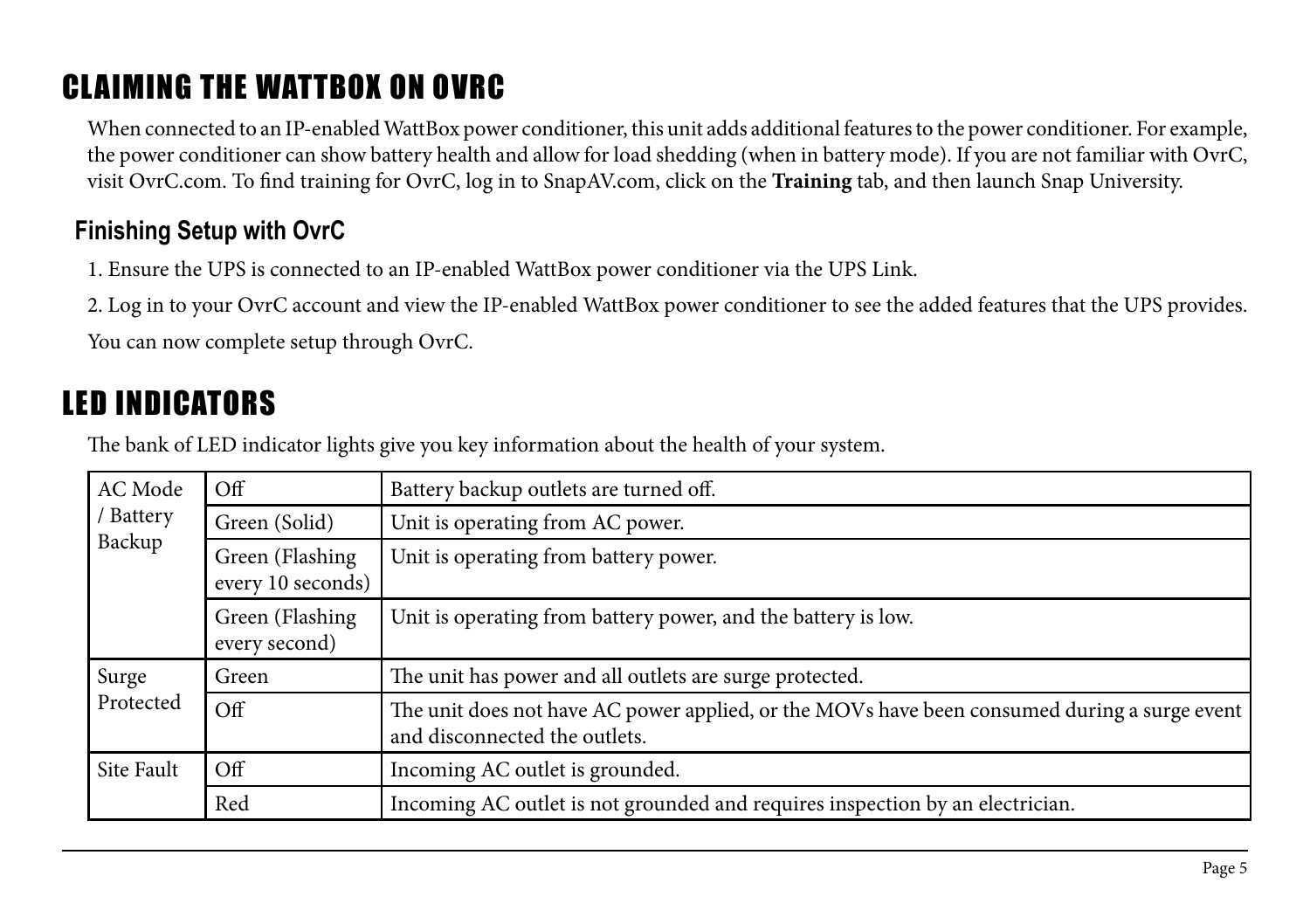# AUDIBLE ALARMS

The UPS has an audible beep that warns you about the health of your system.

| Sounds every 10 seconds | AC power is not available, and the unit is operating on battery backup. You can mute this alarm  <br>by pressing the power button for less than 1 sec. You can use OvrC to disable the beeps if desired. |
|-------------------------|----------------------------------------------------------------------------------------------------------------------------------------------------------------------------------------------------------|
| Sounds every second     | Low battery.                                                                                                                                                                                             |
| Sounds continuously     | Power overload detected. To resolve this issue, remove the excess load, and turn the unit off and<br>on with the power button to reset it.                                                               |

# TROUBLESHOOTING

| <b>Symptom</b>                                                           | <b>Possible Cause</b>               | Remedy                                                                                                                                                         |
|--------------------------------------------------------------------------|-------------------------------------|----------------------------------------------------------------------------------------------------------------------------------------------------------------|
| The UPS behaves as if power is out<br>but power at the outlet is normal. | The power cord is loose or damaged. | Check the power cord connection to the outlet and<br>to the UPS.                                                                                               |
| The UPS is always on battery mode.                                       | Power cord loose.                   | Seat the power cord firmly.                                                                                                                                    |
| Battery backup ends too quickly.                                         | Battery voltage is too low.         | Charge the battery at least 6 hours.                                                                                                                           |
|                                                                          | Overload                            | Before<br>loads.<br>Remove<br>unnecessary<br>some<br>reconnecting equipment, please verify that the load<br>matches the UPS capability specified in the specs. |
|                                                                          | The battery has failed.             | The battery is not serviceable and the entire UPS<br>must be replaced.                                                                                         |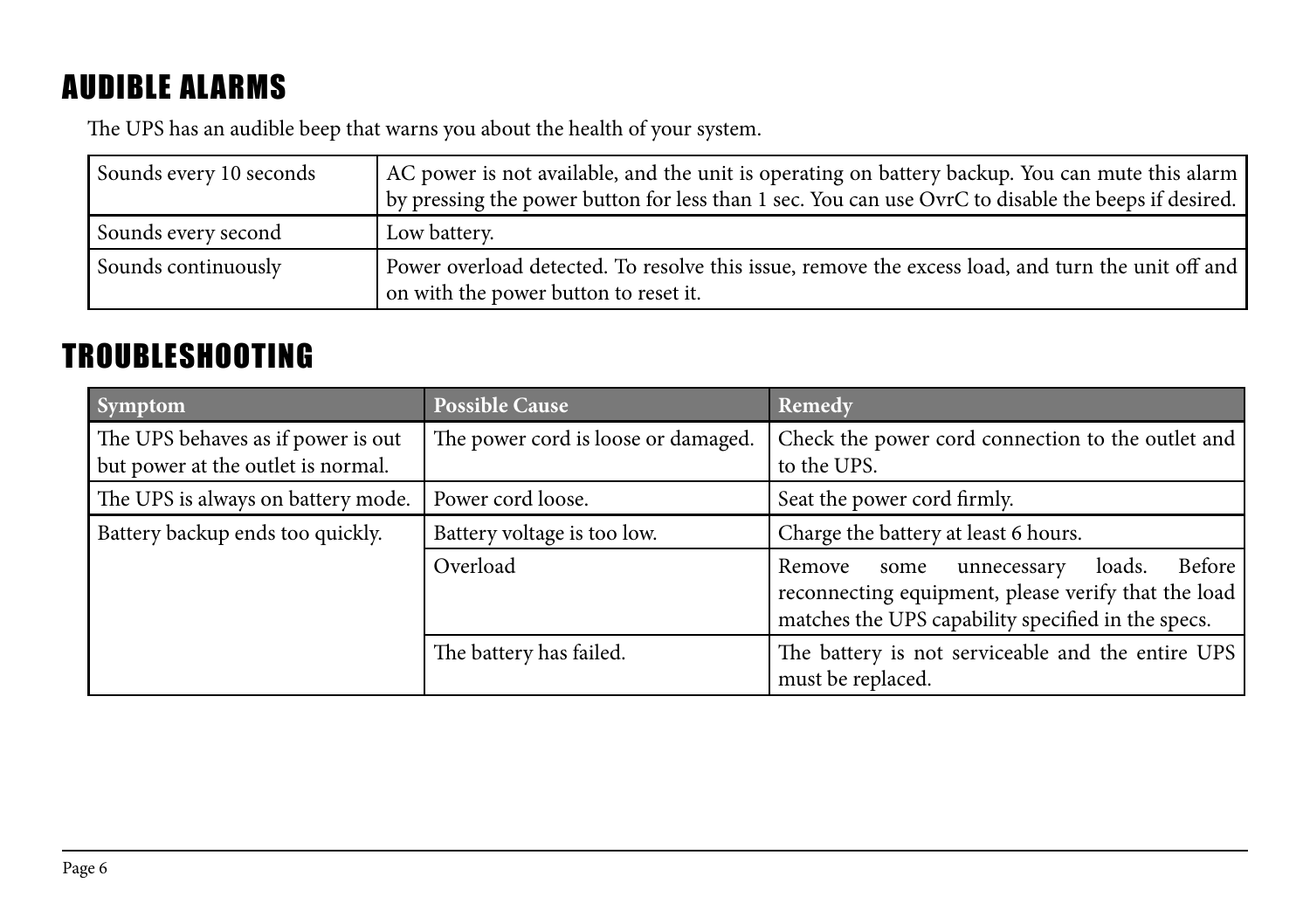# IMPORTANT SAFETY INSTRUCTIONS / CONSIGNES DE SÉCURITÉ IMPORTANTES

Read and observe the following safety points at all times.

## **NOTICE / AVIS**

For indoor use only. Internal components are not sealed from the environment. The device can only be used in a fixed location such as a telecommunication centre, or a dedicated computer room. When you install the device, ensure that the protective earthing connection of the socketoutlet is verified by a skilled person. Suitable for installation in Information Technology Rooms in accordance with Article 645 of the National Electrical Code and NFPA 75.

*Pour l'utilisation à l'intérieur seulement. Les composants internes ne sont pas isolés de l'environnement. L'appareil ne peut être utilisé que dans un lieu fixe, tel qu'un centre de télécommunication ou une salle informatique dédiée. Lors de l'installation de l'appareil, le raccordement à la terre de protection dans la prise de courant doit être vérifié par un professionnel. Convient pour l'installation dans les salles informatiques conformément à l'article 645 du code national de l'électricité (NEC) et à la NFPA 75.* 

Only use brackets/attachments/accessories specified by the manufacturer. Do not place the device in an unstable position where it might fall and cause injuries. This equipment is not suitable for use in locations where children are likely to be present.

*Utilisez seulement les supports / accessoires spécifiés par le fabricant. Ne placez pas l'appareil dans une position instable où il pourrait tomber et provoquer un accident. Cet équipement n'est pas approprié pour des endroits où des enfants sont probablement présents.* 

Do not cover this device with a cloth. Do not install it on a carpet or rug.

*Ne couvrez pas cet appareil avec un chiffon. Ne l'installez pas sur un tapis.*

### **CAUTION – Potential Injury / ATTENTION – Blessures potentielles**

The main outlet that supplies the UPS shall be installed near the UPS and shall be easily accessible. Do not use this product with extension cords, multioutlet power strips, or multioutlet extenders. The power capacity of these accessories can be overloaded by this product and may result in a risk of fire, or property damage.

La prise électrique qui alimente l'UPS (ASI) doit être installée près de l'UPS et doit être facilement accessible.N'utilisez pas ce produit avec des rallonges *électriques, des multiprises, ou des rallonges multiprises. Ce produit peut surcharger la capacité électrique de ces accessoires et en conséquence avoir des risques d'incendie ou des dégâts matériels.*

#### **WARNING – Power Sources, Grounding, Polarization / AVERTISSEMENT – Sources d'alimentation électrique, mise à la terre, polarisation**

The UPS must be connected to a grounded electrical outlet. This plug is designed to be inserted into a NEMA 5-15 (three-prong grounded) outlet only. Do not force the plug into an outlet that is not designed to accept it. Never dismantle the plug or to alter the power cord, and do not attempt to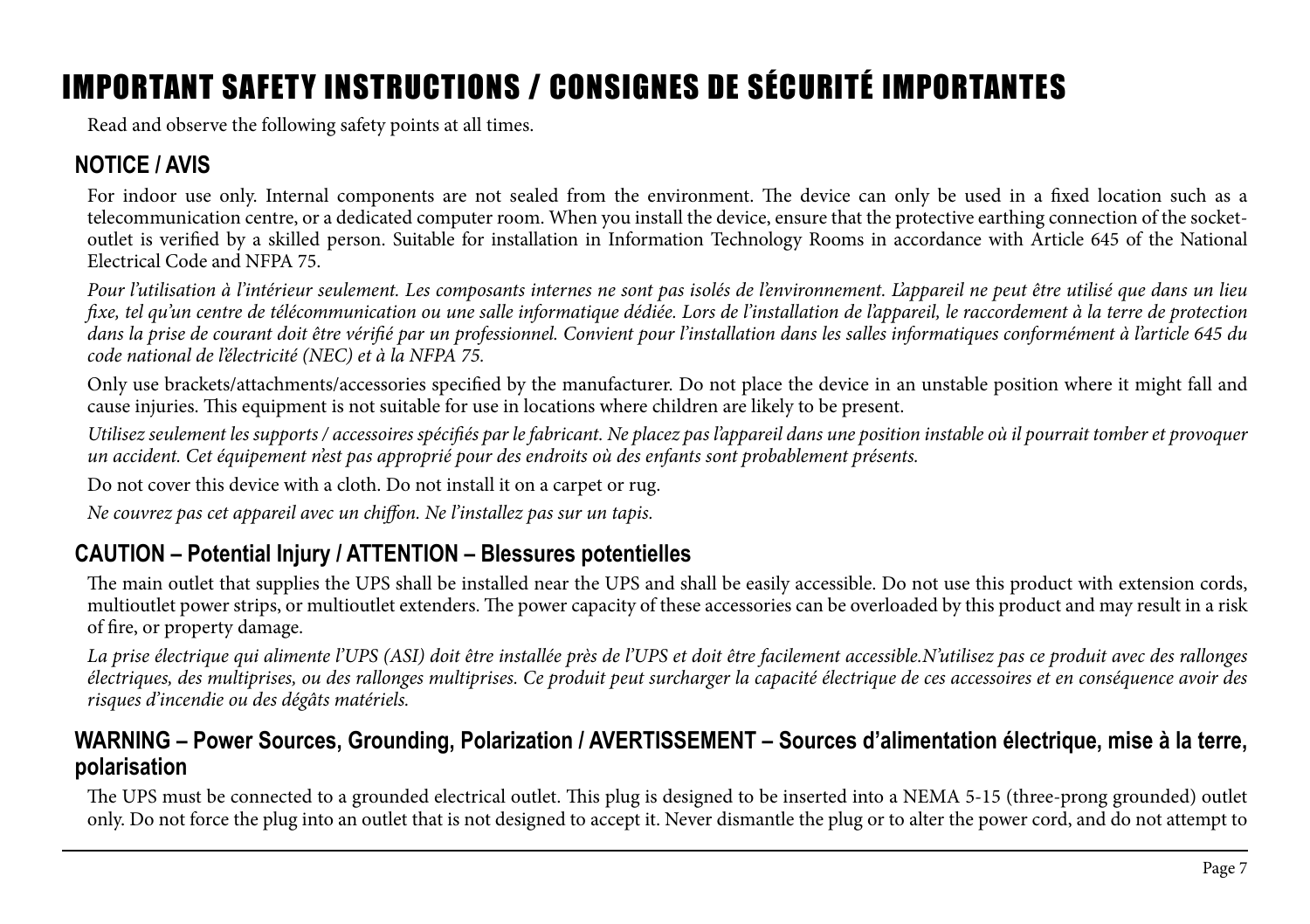defeat the grounding feature by using a 3-to-2 prong adapter. If you have questions about grounding, consult your local power company or a qualified electrician.

*L'UPS doit être branchée à une prise électrique connectée à la terre. Ce connecteur est conçu pour être inséré dans une prise NEMA 5-15 (mise à la terre à trois broches) seulement. Ne forcez pas le connecteur dans une prise qui n'est pas conçue pour l'accepter. Ne jamais démonter la prise ou modifier le cordon d'alimentation. Ne pas tenter d'enlever la mise à la terre par un adaptateur de 3 vers 2 broches. Si vous avez des questions sur la mise à la terre, consultez votre compagnie d'électricité locale ou un électricien qualifié.* 

This Wattbox requires a properly grounded outlet for safety. If you're not sure if your home's electrical wiring is properly grounded, have it checked by a qualified electrician. If a rooftop devices such as a satellite dish connects to the WattBox, ensure that the device's wires are also properly grounded.

*Pour cette Wattbox, il faut avoir une prise correctement mise à la terre pour des raisons de sécurité. Dans le cas vous ne savez pas si le câblage électrique de*  votre maison est correctement mis à la terre, contactez un électricien qualifié pour la vérification. Si un périphérique de toit tel qu'une antenne parabolique *se connecte à la WattBox, assurez-vous que les câbles du périphérique sont aussi correctement mis à la terre.*

### **WARNING – Liquid: Avoiding Electrical Shocks / AVERTISSEMENT - Liquide: Éviter les chocs électriques**

Do not operate the WattBox if liquid of any kind is spilled onto or inside the unit. Do not operate it near rain or water, even water that is contained (e.g., bathtub or sink).

*Ne pas utiliser la WattBox dans le cas si du liquide, n'importe quel type, est renversé à l'extérieur ou à l'intérieur de l'appareil. Ne l'utilisez pas près de la pluie ou de l'eau, même de l'eau contenue (par exemple, une baignoire ou un lavabo).*

### **WARNING – Power Cord Safety / AVERTISSEMENT - Sécurité du cordon d'alimentation**

Do not place the power cord near areas with heavy foot traffic (e.g., hallways). Do not create a trip hazard with the power cord.

If the power cord's protective jacket rips or frays, exposing the internal wiring or shielding, disconnect it from the power source and replace the power cord immediately. See the warranty section of the owner's manual for details.

*Ne placez pas le cordon d'alimentation près de zones de haute circulation piétonnière (par exemple, des couloirs). Ne créez pas de risque de chute avec le cordon d'alimentation. Si l'enveloppe de protection du cordon se déchire, comme le câblage interne ou le blindage est exposé, débranchez-le de la source d'alimentation et remplacez immédiatement le cordon. Voyez la section de garantie dans le manuel pour plus de détails.*

### **WARNING – No User Serviceable Parts Inside / AVERTISSEMENT - Aucune pièce interne réparable par l'utilisateur**

If the WattBox is not operating properly, do not remove any part of the unit (cover, etc.) for repair. Unplug the unit and consult the warranty section of the owner's manual.

*Si la WattBox ne fonctionne pas correctement, ne retirez aucune part de celle-ci (boîtier, etc.) pour réparation. Débranchez l'appareil et consultez la section de garantie dans le manuel.*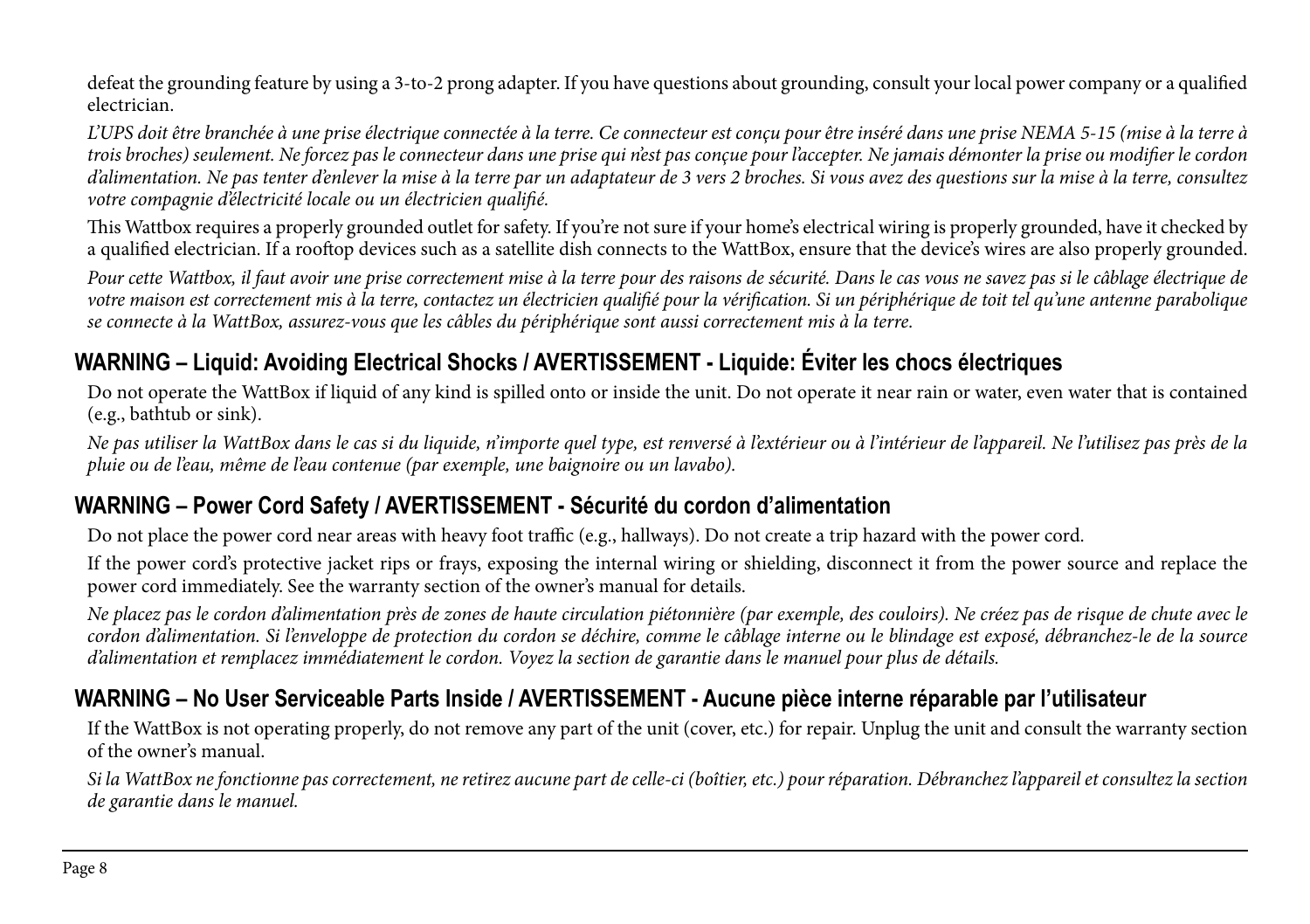### **CAUTION – Exposure to Heat / ATTENTION - Exposition à la chaleur**

Do not expose the WattBox to direct sunlight or place it near wall heaters, space heaters, or in an enclosed space prone to temperature increase. Do not use the device in a confined, poorly-ventilated location; this can overheat the unit, possibly even causing a fire. If used in a small space other than an EIA-standard rack, ensure that there is adequate space around the device.

*N'exposez pas la WattBox directement au soleil et ne la placez pas près des radiateurs muraux, des radiateurs indépendants ou dans un espace clos avec une augmentation possible de la température. N'utilisez pas l'appareil dans un endroit confiné et mal ventilé; il pourrait surchauffer l'appareil et même provoquer un incendie. Dans un petit espace autre qu'un rack avec EIA standard, assurez-vous qu'il y a suffisamment d'espace autour de l'appareil.*

### **CAUTION – Proper Cleaning / ATTENTION - Nettoyage approprié**

In general, the only cleaning necessary for is a light dusting. Unplug the WattBox UPS from the wall outlet and switch off the battery powered outlets before cleaning it. Do not use liquid or aerosol cleaners.

*En général, le seul nettoyage nécessaire est un peu dépoussiérage. Débranchez l'onduleur WattBox de la prise murale et éteignez les prises alimentées par batterie avant de le nettoyer. N'utilisez pas de nettoyants liquides ou en aérosol.*

# FCC WARNING / AVERTISSEMENT DE LA FCC

**WARNING!!** Changes or modifications to this unit not expressly approved by the party responsible for compliance could void the user's authority to operate the equipment.

*AVERTISSEMENT !! Toute modification sur cet appareil sans l'approbation par la partie responsable pour la conformité pourrait annuler l'autorité de l'usage.*

This equipment has been tested and found to comply with the limits for a Class B Digital Device, pursuant to Part 15 of the FCC Rules. These limits are designed to provide reasonable protection against harmful interference in residential installation. This equipment generates, uses and can radiate radio frequency energy and, if not installed and used in accordance with the instruction manual, may cause harmful interference to radio communications. However, there is no guarantee that interference will not occur in a particular installation. If this equipment does cause harmful interference to radio or television reception, which can be determined by turning the equipment off and on, the user is encouraged to try to correct the interference by one or more of the following measures:

- Reorient or relocate the receiving antenna.
- Increase the separation between the equipment and receiver.
- Connect the equipment into an outlet on a circuit different from that to which the receiver is connected.
- Consult the dealer or an experienced radio/TV technician for help.

*Cet équipement a été testé et déclaré conforme aux limites applicables aux appareils numériques de classe B, selon la section 15 du règlement de la FCC.*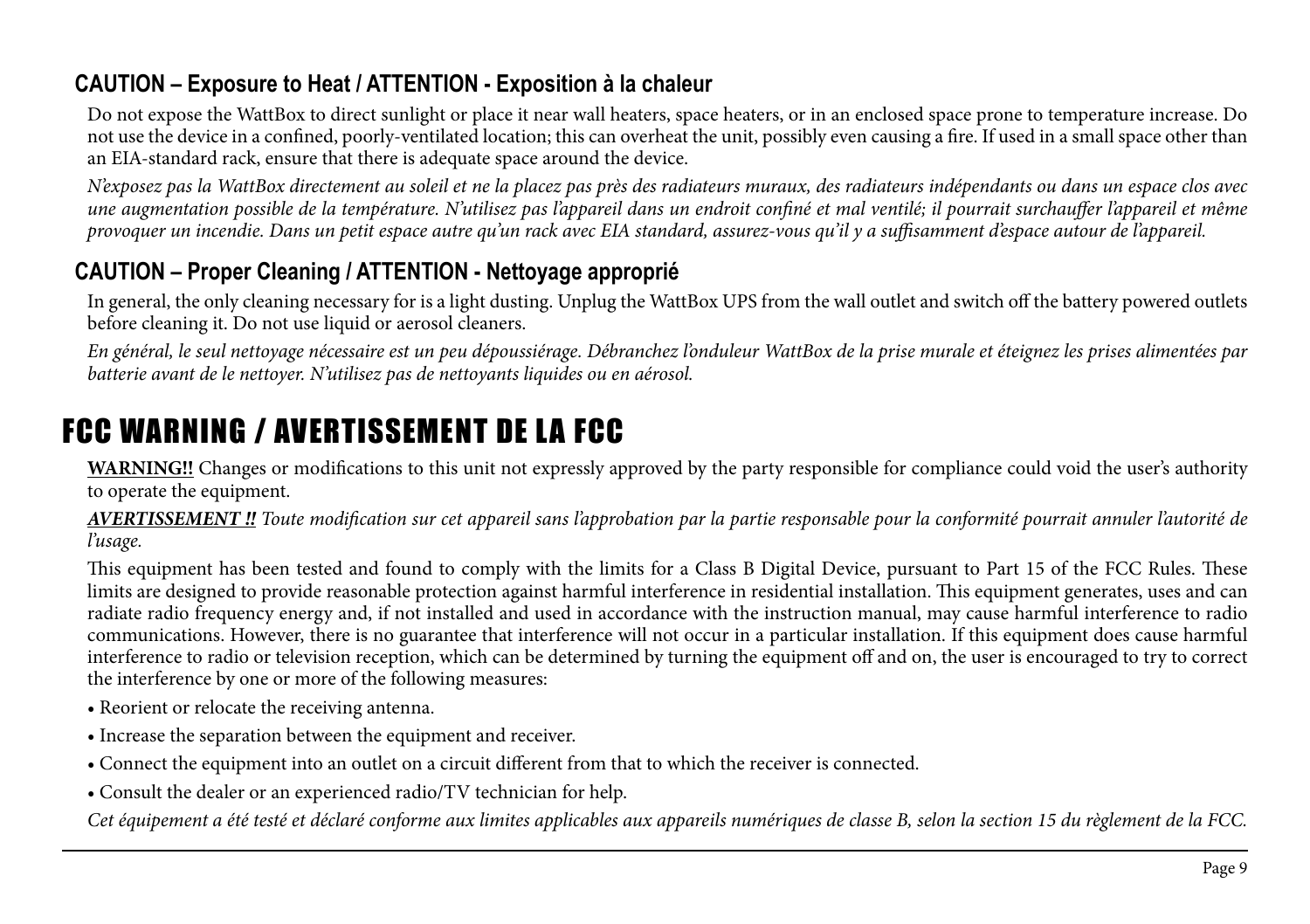*Ces limites sont pour fournir une protection raisonnable contre les interférences nuisibles dans les installations résidentielles. Cet équipement génère, utilise et peut émettre de l'énergie de fréquence radio. S'il n'était pas installé et utilisé selon le manuel d'utilisation, il y aurait des interférences nuisibles aux communications radio. Cependant, rien ne garantit que des interférences ne se produiront pas dans une installation particulière. Si cet équipement provoque des interférences nuisibles à la réception de radio ou de télévision, déterminé par éteindre et rallumer l'équipement, l'utilisateur est invité de corriger l'interférence par l'une ou plusieurs des mesures suivantes:* 

- *Réorientez ou déplacez le récepteur antenne.*
- *Augmentez la distance entre l'équipement et le récepteur.*
- *Branchez l'équipement sur une prise d'un circuit différent de celui auquel le récepteur est connecté.*
- *Consultez le dealer ou un technicien avec l'expérience en radio / télévision pour obtenir de l'aide.*

Notice: (1) An unshielded-type power cord is required in order to meet FCC emission limits and also to prevent interference to the nearby radio and television reception. It is essential that only the supplied power cord by used. (2) Use only shielded cables to connect I/O devices to this equipment.

*Avis: (1) Un cordon d'alimentation de type non blindé est nécessaire pour respecter les limites d'émission de la FCC et éviter les interférences de réception entre la radio et la télévision. Il est essentiel que seul le cordon d'alimentation fourni soit utilisé. (2) Utilisez seulement des câbles blindés pour connecter les appareils I/O à cet équipement.* 

Note: THE MANUFACTURER IS NOT RESPONSIBLE FOR ANY RADIO OR TV INTERFERENCE CAUSED BY UNAUTHORIZED MODIFICATIONS TO THIS EQUIPMENT. SUCH MODIFICATIONS COULD VOID THE USER'S AUTHORITY TO OPERATE THE EQUIPMENT.

*Remarque: LE FABRICANT NE PEUT ÊTRE TENU RESPONSABLE DES INTERFÉRENCES RADIO OU TV À CAUSE DES MODIFICATIONS NON AUTORISÉES DE CET ÉQUIPEMENT. DE TELLES MODIFICATIONS POURRAIENT ANNULER L'AUTORISATION DE L'UTILISATEUR D'UTILISER L'APPAREIL.*

The Class B digital apparatus meets all requirements of the Canadian Interference-Causing Equipment Regulation.

*Cet appareil numerique de la class B respecte toutes les exigencies du Reglement sur le materiel brouilleur du Canada.*



This product can expose you to chemicals including lead, which is known to the State of California to cause birth defects or reproductive harm. For more information go to www.P65Warnings.ca.gov.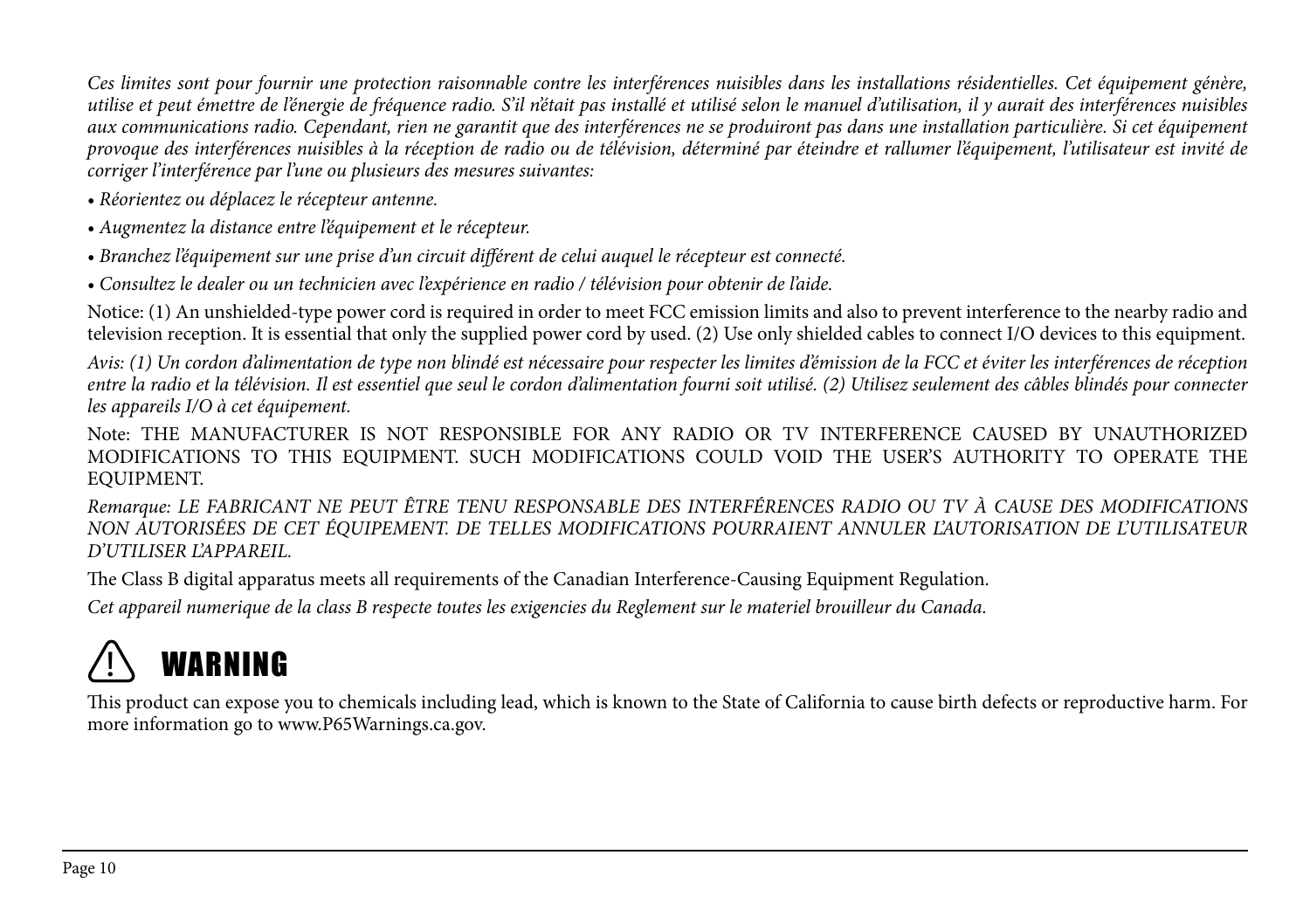# SNAPAV SURGE PROTECTOR CONNECTED EQUIPMENT PROTECTION POLICY

**CAUTION:** Audio/video, computer and/or telephone system installations can be very complex systems of interconnected components. A single protector may not be able to completely protect complex installations. In those cases, employ a systemic approach using multiple protectors. Systemic protection requires professional design. AC power, satellite cables, CATV cables, or telephone/network lines entering the system that do not pass through this surge protector render the SnapAV connected equipment protection policy null and void. For additional information on protecting your system, please contact SnapAV before installing the surge protector.

This policy is valid only in the United States and Canada. It is the policy of SnapAV that it will, in its sole discretion, replace, pay to replace at fair market value, or pay to repair, up to the dollar amount specified, equipment that is damaged by an AC power, cable, telephone, or lightning surge while connected to a properly installed SnapAV surge protector. SnapAV must determine that the surge protector shows signs of surge damage or is operating outside of design specifications, relative to its surge protection capability, and under all of the circumstances failed to protect your connected equipment. This policy is subject to the conditions below:

### **PROOF OF PURCHASE REQUIRED**

SnapAV's connected equipment policy extends to the original purchaser of the SnapAV product only and is non-transferable.

Original purchase receipts must accompany any product return or claim for connected equipment damage.

### **PROPER INSTALLATION REQUIRED**

SnapAV AC protectors must be directly plugged into a properly grounded 3-wire AC outlet. Extension cords, non-grounded two prong adapters, or other non-SnapAV surge products must not be used. Building wiring and other connections to protected equipment must conform to applicable codes (NEC or CEC). No other ground wires or ground connections may be used. All wires (e.g., AC power lines, telephone lines, signal/data lines, coaxial cable, etc.) leading into the protected equipment must first pass through a single SnapAV protector designed for the particular application. The protector and the equipment to be protected must be indoors in a dry location, and in the same building. SnapAV installation instructions and diagrams must be followed.

### **NOTIFICATION REQUIRED**

You must notify SnapAV within fourteen days of any event precipitating a request for product replacement or payment for connected equipment damage. A return authorization (RA) number must first be obtained from the SnapAV Customer Service Department at www.snapav.com/support before returning the protector to SnapAV. At this time, you must notify SnapAV if you believe you have a claim for damaged connected equipment.

Once you obtain an RA number, please mark the number on the bottom of the unit and pack it in a shipping carton/box with enough packing material to protect it during transit. The RA number must also be clearly marked on the outside of the carton. Ship the unit to SnapAV. Please note that you are responsible for any and all charges related to shipping the unit to SnapAV.